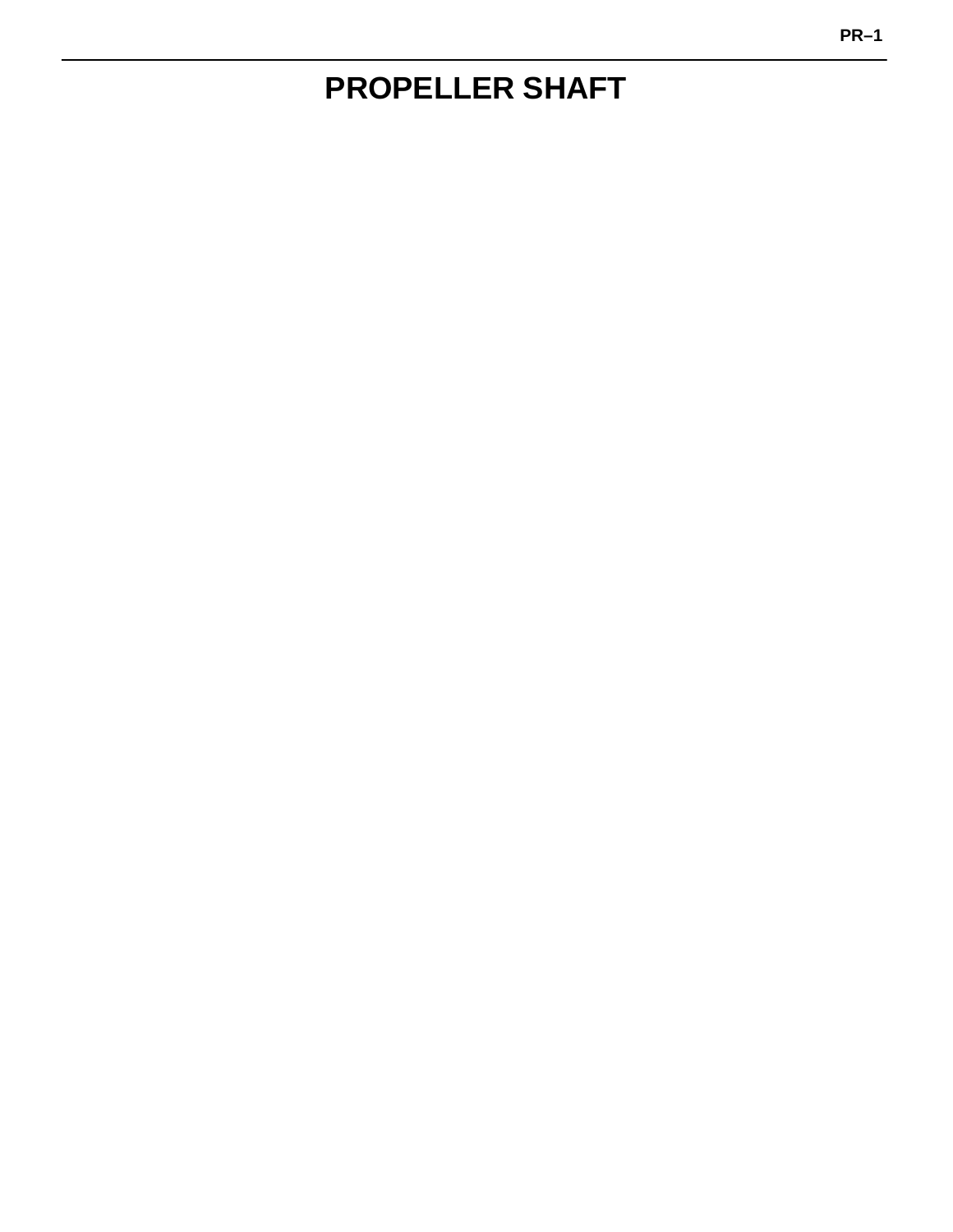# **PREPARATION SST (SPECIAL SERVICE TOOLS)**

| 09325-20010       | <b>Transmission Oil Plug</b>                       | 2JZ-GE M/T             |
|-------------------|----------------------------------------------------|------------------------|
| 09325-40010       | <b>Transmission Oil Plug</b>                       | 2JZ-GE A/T             |
| 09330-00021       | Companion Flange Holding Tool                      |                        |
| 09330-50010       | Propeller Shaft Center Bearing<br>Replacer         | 2JZ-GE                 |
| 09370-50010       | Drive Line Angle Gauge                             |                        |
| 09608-12010       | Front Hub & Drive Pinion Bearing<br>Replacer Set   |                        |
| $(09608 - 00070)$ | <b>Drive Pinion Rear Bearing Cone</b><br>Replacer  | Center support bearing |
| 09608-35014       | Axle Hub & Drive Pinion Bearing<br><b>Tool Set</b> |                        |
| $(09608 - 06040)$ | Front Hub Inner Bearing Cone<br>Replacer           | Center support bearing |
| 09922-10010       | Variable Open Wrench                               | Adjusting nut          |
| 09950-00020       | <b>Bearing Remover</b>                             |                        |

## **RECOMMENDED TOOLS**

PR040-01

|  | 09905-00012 | Snap Ring No. 1 Expander . |  |
|--|-------------|----------------------------|--|
|  |             |                            |  |
|  |             |                            |  |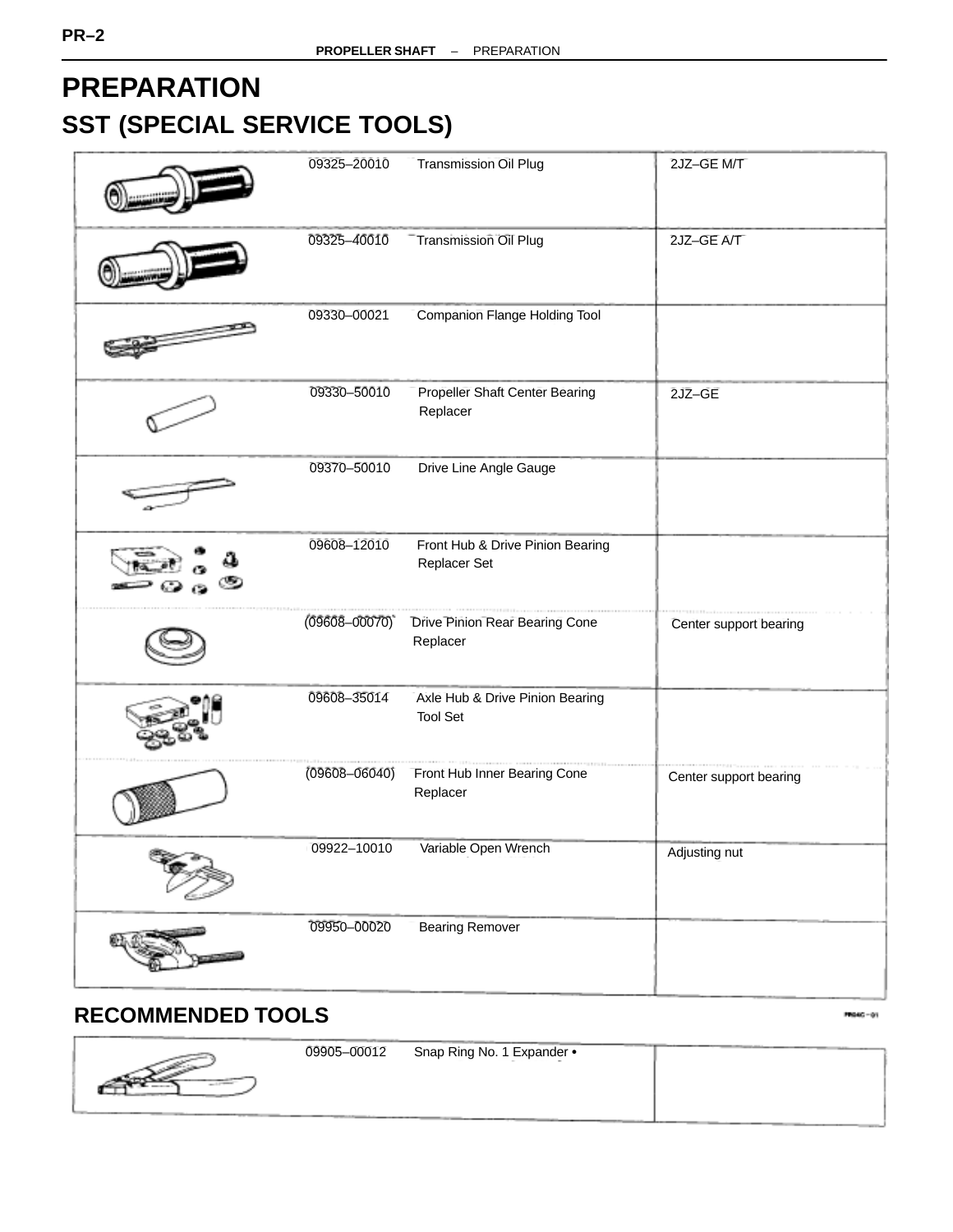## **EQUIPMENT**

| Torque wrench    |  |
|------------------|--|
| Dial indicator   |  |
| Vernier calipers |  |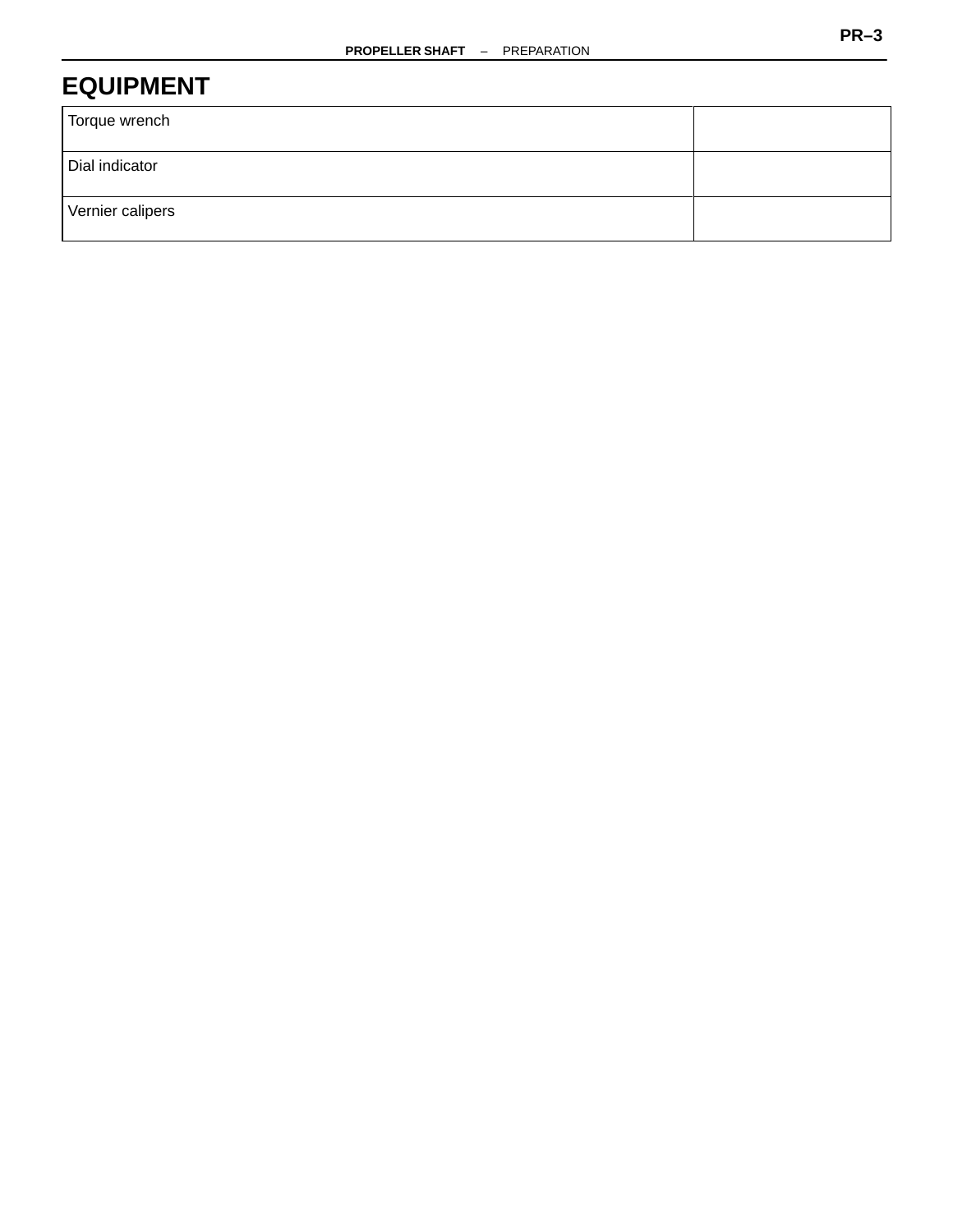# **PRECAUTION**

Be careful not to grip the propeller shaft tube too tightly in the vise as this will cause deformation.

## **TROUBLESHOOTING**

Use the table to help you find the cause of the problem. The numbers indicate the priority of the likely cause of the problem. Check each part in order. If necessary, replace these parts.

| See Page              | $PR-12$                 | ႜႜႜ<br>ιŘ           | $\circ$ $\circ$<br>PR-1 |                           | PR-10<br>PR-12           | PR-10<br>PR-12               | PR-9                             |                                                    |
|-----------------------|-------------------------|---------------------|-------------------------|---------------------------|--------------------------|------------------------------|----------------------------------|----------------------------------------------------|
| Parts Name<br>Trouble | Sleeve yoke spline worn | Center bearing worn | Propeller shaft runout  | Propeller shaft imbalance | Sleeve yoke spline stuck | Spider bearing worn or stuck | Flexible rubber coupling<br>worn | Transmission extension housing<br>rear bushing wom |
| Noise                 | 2                       | 1                   |                         |                           |                          | 4                            | 3                                |                                                    |
| Vibration             |                         |                     | з                       | 4                         | 2                        |                              |                                  | 1                                                  |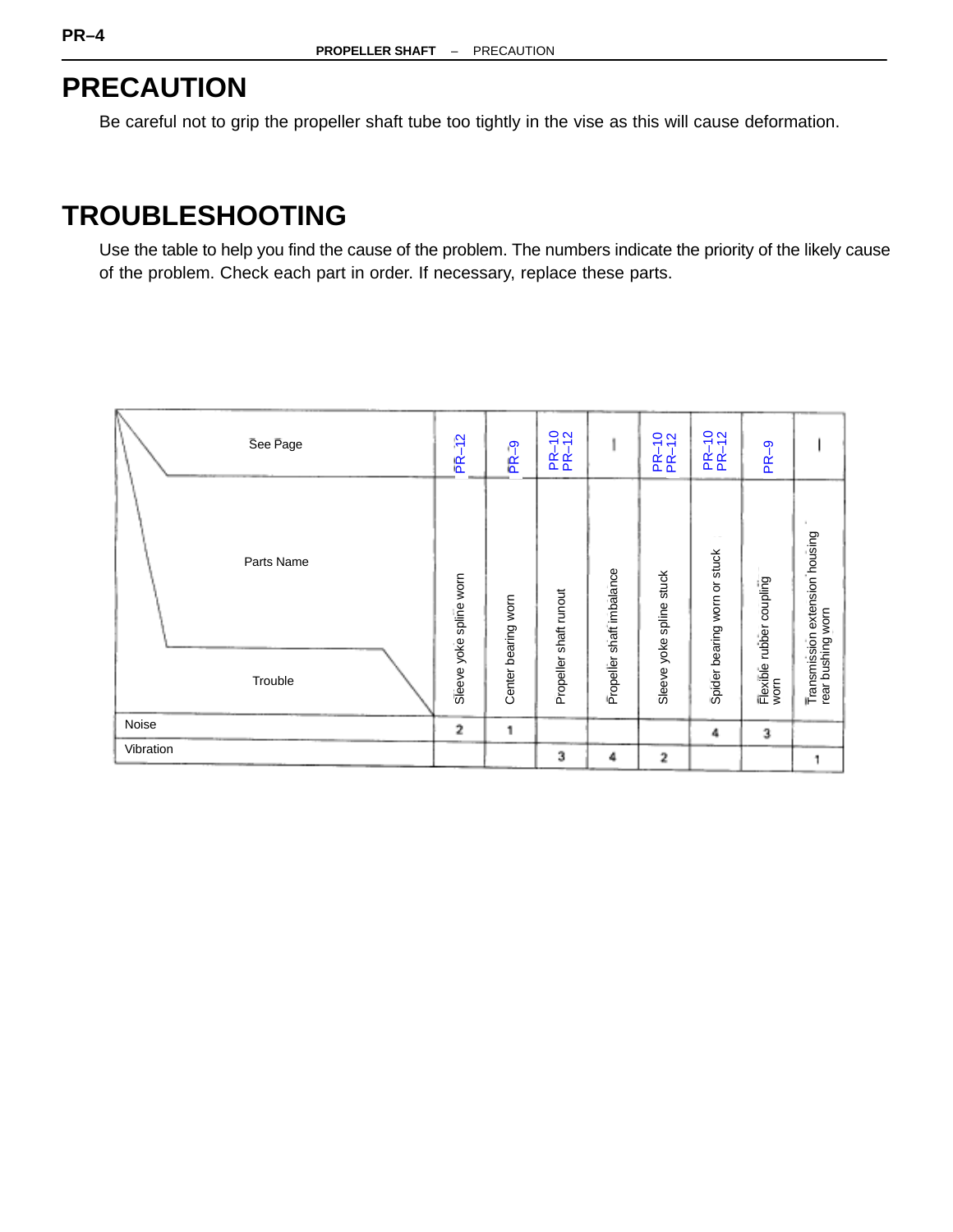# **PRECAUTION**

Be careful not to grip the propeller shaft tube too tightly in the vise as this will cause deformation.

## **TROUBLESHOOTING**

Use the table to help you find the cause of the problem. The numbers indicate the priority of the likely cause of the problem. Check each part in order. If necessary, replace these parts.

| See Page              | $PR-12$                 | စှာ<br><u>۴</u>     | $-12$<br>$\circ$<br>$\overline{\phantom{0}}$ |                                | $\frac{1}{2}$<br>$\frac{2}{3}$<br><u>ድ ፍ</u> | $rac{1}{2}$<br>$\frac{1}{2}$<br>$\frac{R}{R}$ | PR-9                             |                                                     |
|-----------------------|-------------------------|---------------------|----------------------------------------------|--------------------------------|----------------------------------------------|-----------------------------------------------|----------------------------------|-----------------------------------------------------|
| Parts Name<br>Trouble | Sleeve yoke spline worn | Center bearing worn | Propeller shaft runout                       | shaft imbalance<br>Propeller : | Sleeve yoke spline stuck                     | Spider bearing worn or stuck                  | Flexible rubber coupling<br>worn | Transmission extension housing<br>rear bushing worn |
| Noise                 | 2                       | 1                   |                                              |                                |                                              | 4                                             | 3                                |                                                     |
| Vibration             |                         |                     | з                                            | 4                              | 2                                            |                                               |                                  | 1                                                   |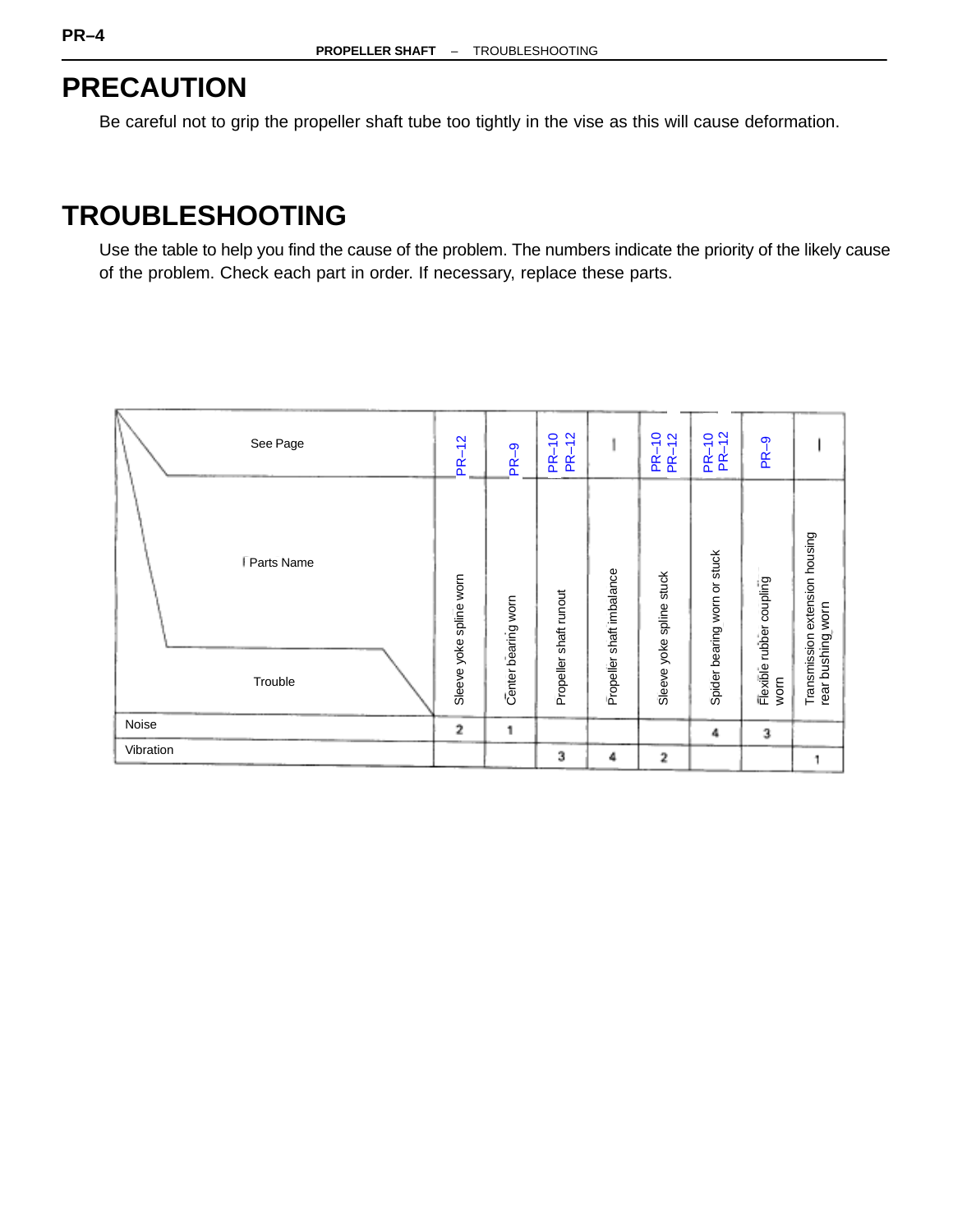## **PROPELLER SHAFT COMPONENTS**

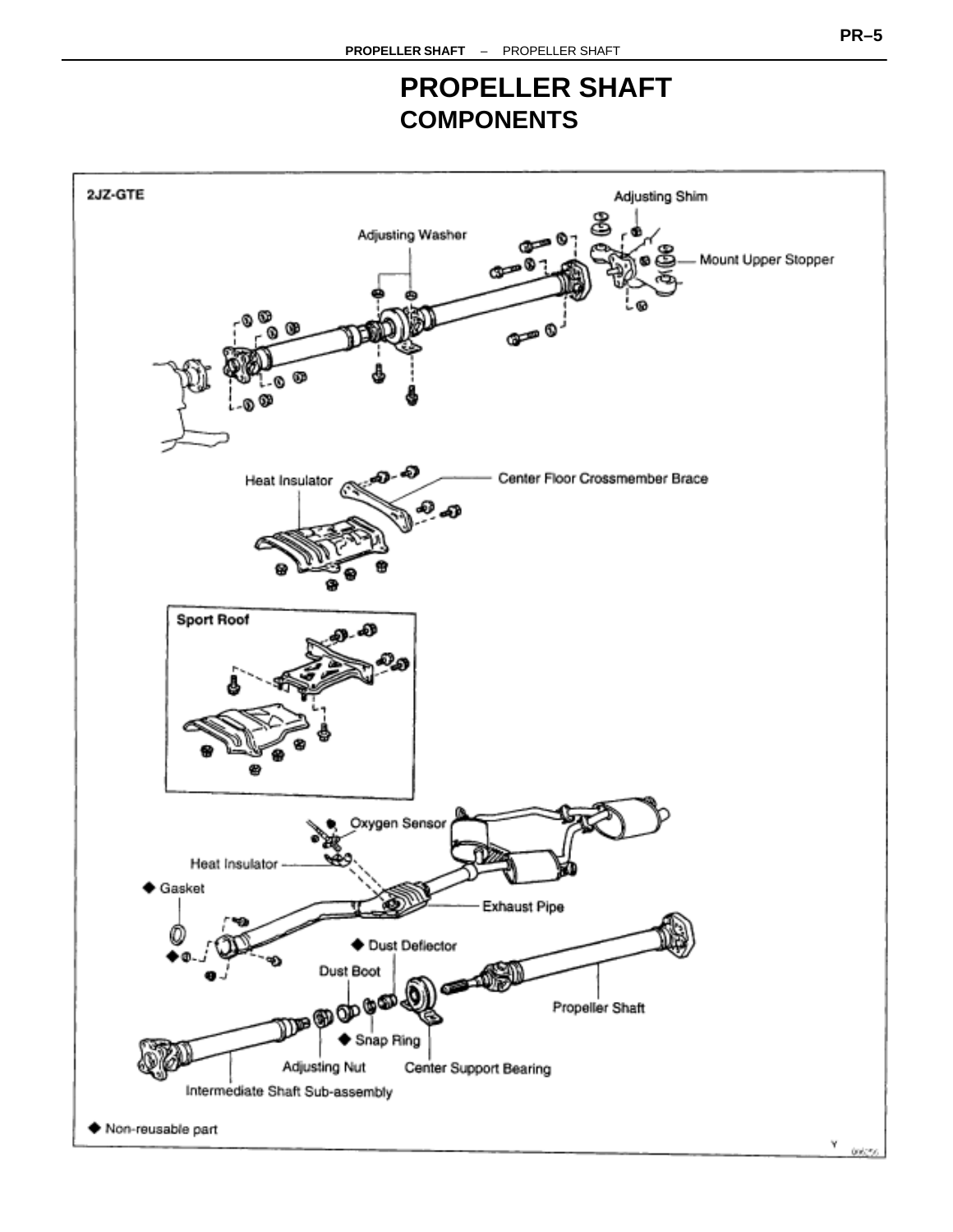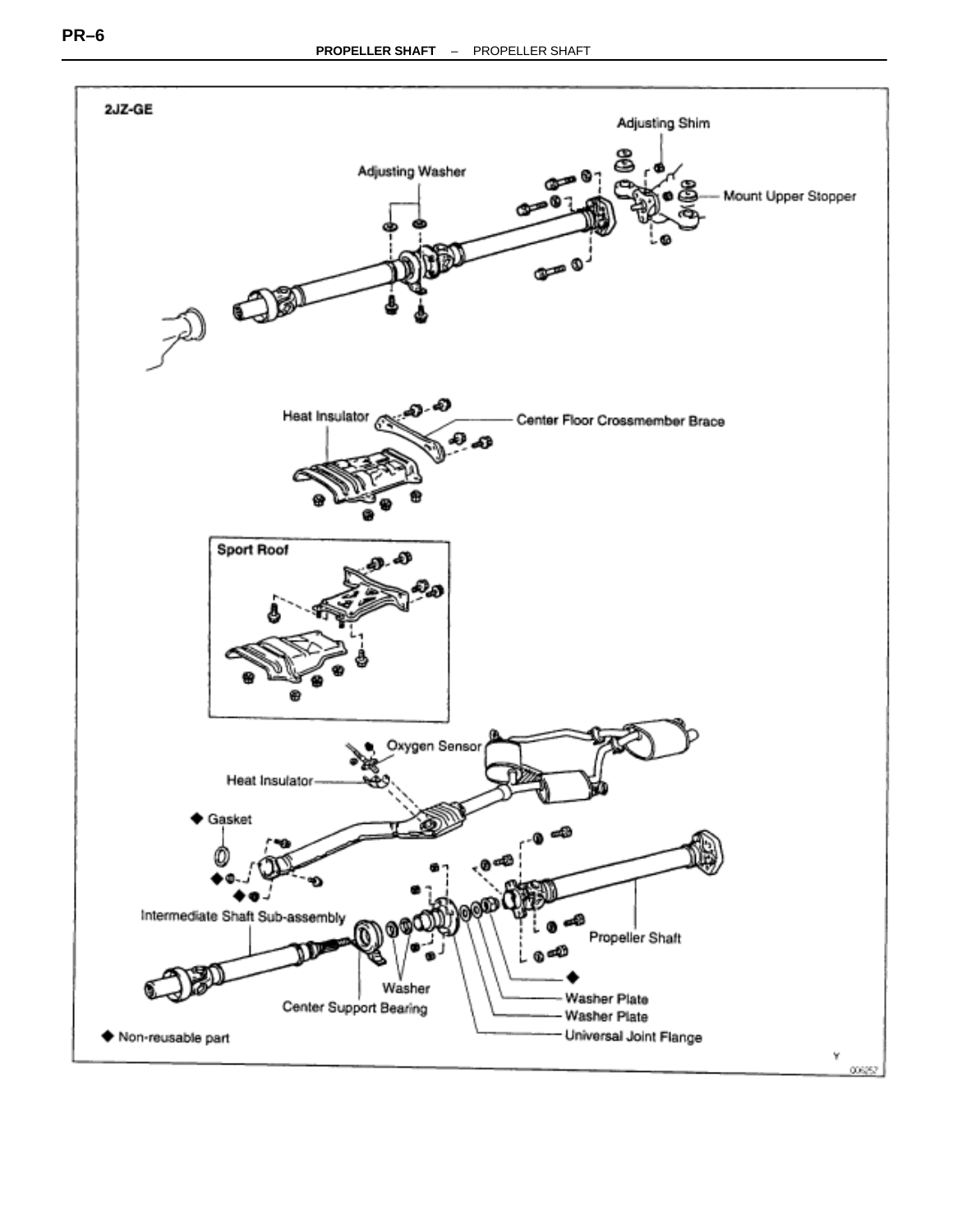

(a) Using SST, loosen the adjusting nut until it can be turned by hand.

SST 09922–10010 HINT: Use 2 of the same type of SST.

- (b) Place the matchmarks on the differential companion flange and flexible coupling.
- (c) Remove the 3 bolts inserted in the differential companion flange.

**NOTICE: The bolts inserted in the propeller shaft companion flange should not be removed.**

(d) Separate the flexible coupling from the differential side. HINT: If the flexible coupling cannot be easily separated by hand, insert a screwdriver into the bolt hole of the flexible coupling, as shown in the illustration, then pry the coupling out. **NOTICE: Do not bring the screwdriver blade in direct contact with the flexible coupling's rubber portion.**



Matchmarks



**SST** 

R06864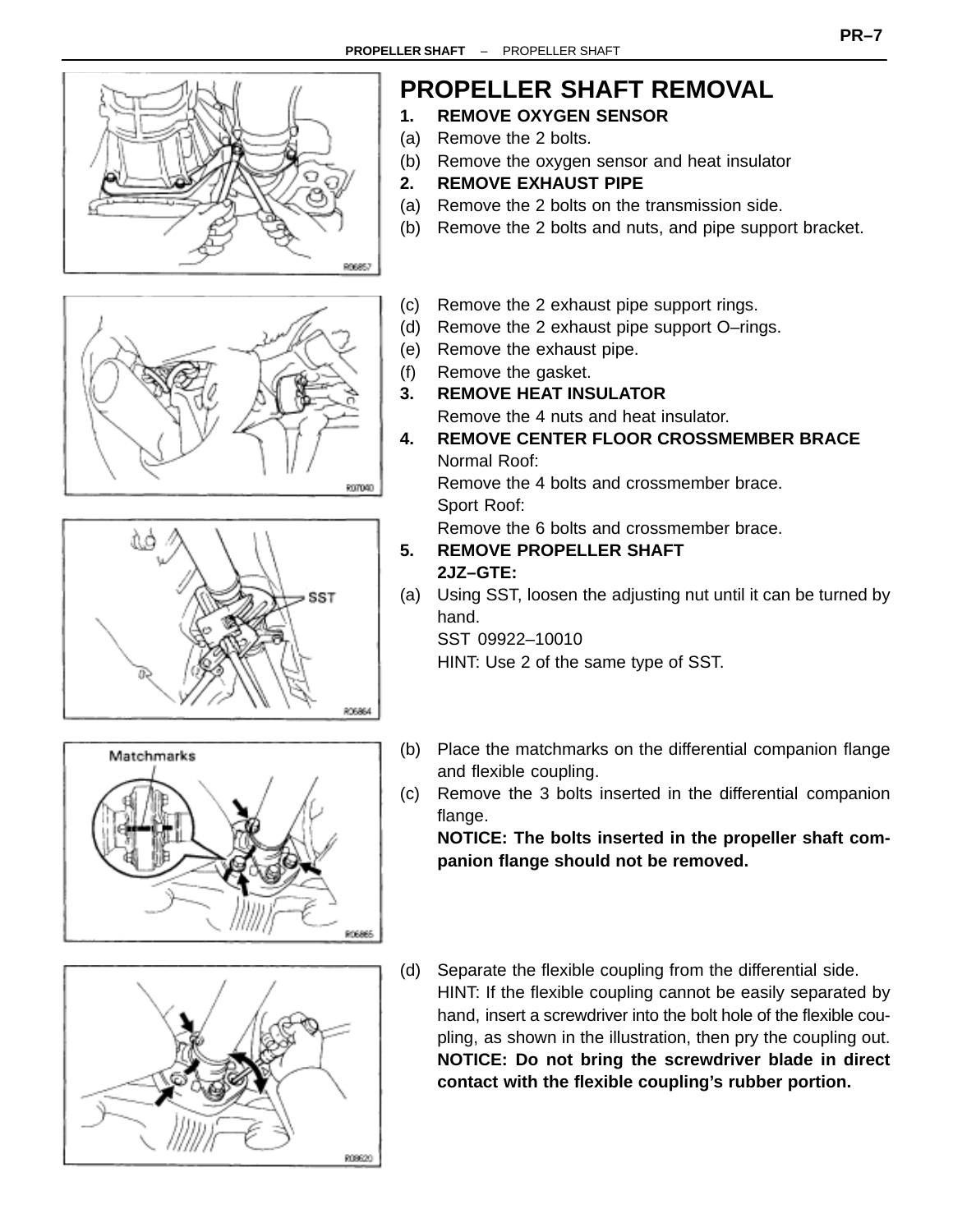



- (e) Place matchmarks on the transmission companion flange and propeller shaft flanges.
- (f) Remove the 4 washers and nuts.

(g) Remove the 2 center support bearing set bolts and the adjusting washers.

HINT: Some vehicles are not equipped with an adjusting washer.

**NOTICE: When removing the set bolts, support the center support bearing by hand so that the transmission and intermediate shaft, and propeller shaft and differential, remain in a straight line.**

- (h) Remove the propeller shaft from the transmission.
- (i) Push the rear propeller shaft straight forward to compress the propeller shaft and pull out the propeller shaft from the centering pin of the differential.

**NOTICE: Press the propeller shaft straight ahead to keep the transmission and intermediate shaft aligned straight.**

(j) Pull the propeller shaft out toward the vehicle's rear. **NOTICE: The intermediate shaft and propeller shaft should not be separated.**





#### **2JZ–GE:**

(a) Remove the 2 center support bearing set bolts and the adjusting washers.

HINT: Production vehicles are not equipped with adjusting washers.

**NOTICE: When removing the set bolts, support the center support bearing by hand so that the transmission and intermediate shaft, and propeller shaft and differential, remain in a straight line.**

- (b) Place the matchmarks on the differential companion flange and flexible coupling.
- (c) Remove the 3 bolts inserted in the differential companion flange.

**NOTICE: The bolts inserted in the propeller shaft companion flange should not be removed.**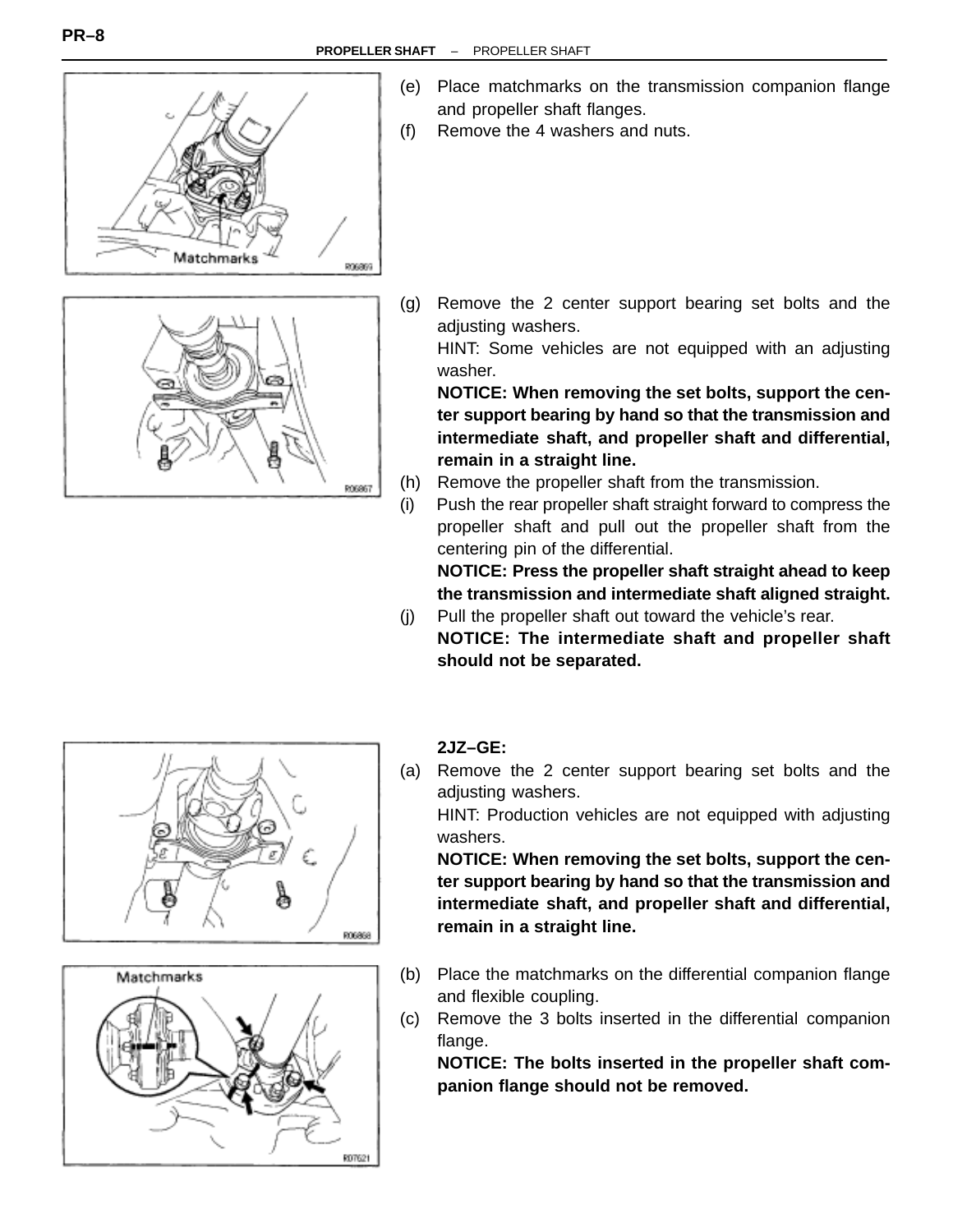

- (d) Separate the flexible coupling from the differential side. HINT: If the flexible coupling cannot be easily separated by hand, insert a screwdriver into the bolt hole of the flexible coupling, as shown in the illustration then pry the coupling out. **NOTICE: Do not bring the screwdriver blade in direct contact with the flexible coupling's rubber portion.**
- (e) Pull the yoke from the transmission.



(f) Install SST in the transmission to prevent oil leakage. SST 09325–20010 (M/T) 09325–40010 (A/T)



## **CENTER SUPPORT BEARING AND FLEXIBLE COUPLINGS INSPECTION**

- **1. INSPECT CENTER SUPPORT BEARING**
	- Check for cracks in or damage to the cushion.
	- Check if the bearing turns smoothly.

If the center support bearing is damaged, worn or does not turn smoothly, replace it.



• Check for cracks in or damage to rear flexible couplings. If the flexible coupling is damaged, replace the propeller shaft assembly.



# bly.

R06873

#### **3. INSPECT FLEXIBLE COUPLING CENTERING BUSHING**

• Check for damage to the bushing.

If the bushing is damaged, replace the propeller shaft assem-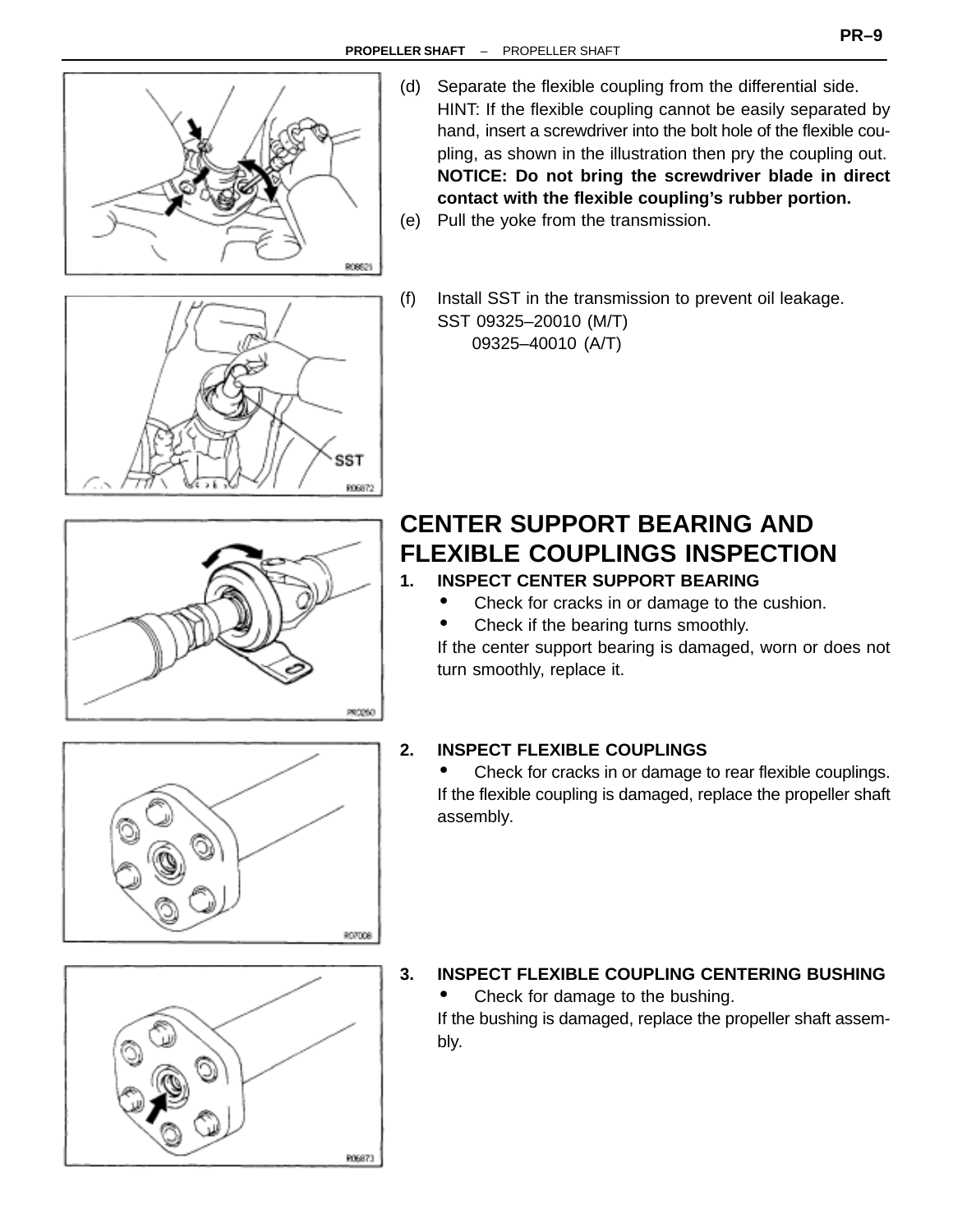



# **CENTER SUPPORT BEARING REPLACEMENT**

## **2JZ–GTE:**

- **1. SEPARATE INTERMEDIATE SHAFT AND PROPELLER SHAFT**
- (a) Place matchmarks on the intermediate shaft and propeller shaft.
- (b) Separate the intermediate shaft and propeller shaft.
- (c) Remove the dust boot from the propeller shaft. HINT: If the dust boot is reused, remove it after wrapping vinyl tape around the spline, so it will not be damaged.
- **2. REMOVE CENTER SUPPORT BEARING**
- (a) Using a snap ring expander, remove the snap ring.
- (b) Using SST, remove the center support bearing with dust deflector.

SST 09950–00020

## **3. INSPECT RUNOUT OF INTERMEDIATE SHAFT AND PROPELLER SHAFT**

## **Maximum runout:**

#### **0.8 mm (0.031 in.)**

If the runout is greater than the maximum, replace the propeller shaft assembly.



808623

#### **4. INSPECT SPIDER BEARING**

- Check if the spider bearing rotates smoothly.
- Check if there is any play in the spider bearing.

If necessary, replace the propeller shaft assembly.



#### **5. INSTALL CENTER SUPPORT BEARING**

(a) Using SST and a press, install the center support bearing. SST 09330–50010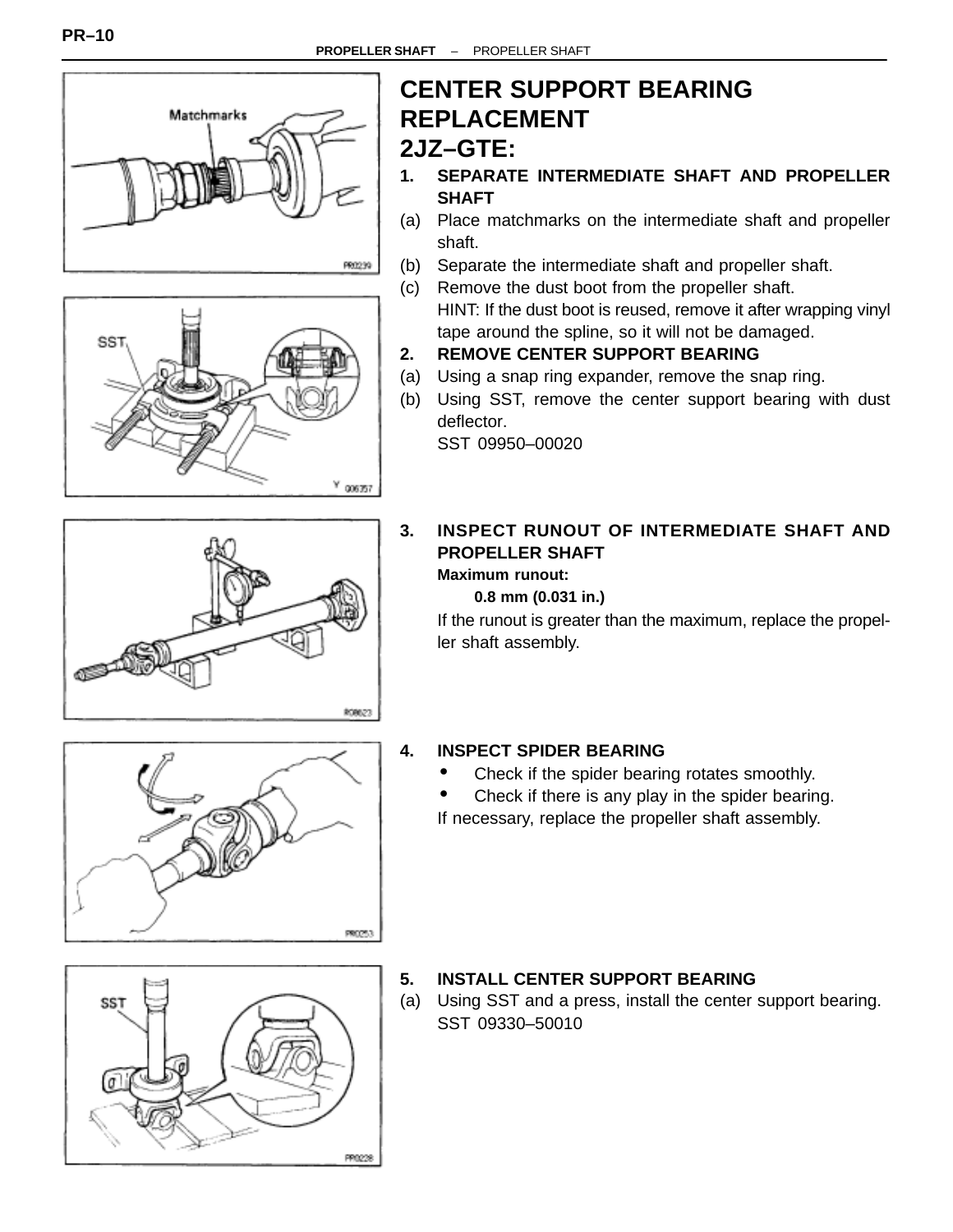

(b) Using SST and a press, insert a new dust deflector until it almost touches the rubber of the center support bearing. SST 09608–12010 (09608–00070), 09608–35014 (09608–06040)

- SST PR0229
- (c) Using SST and a press, install the dust deflector to the end. SST 09330–50010
- (d) Using a snap ring expander, install a new snap ring.





- **6. ASSEMBLE INTERMEDIATE SHAFT AND PROPELLER SHAFT**
- (a) Install the dust boot. **NOTICE: Assemble after wrapping vinyl tape around the**

**spline so it will not damage the boot.**

(b) Apply grease to the spline. **Grease:**

**Molybdenum disulphide lithium base, NLGI No.2.**

- (c) Align the matchmarks and assemble the intermediate shaft and propeller shaft.
- (d) Cover the adjusting nut with the dust boot.
- (e) Tighten the adjusting nut fully by hand.



## **2JZ–GE:**

- **1. SEPARATE PROPELLER SHAFT AND INTERMEDIATE SHAFT**
- (a) Place the matchmarks on the flanges.
- (b) Remove the 4 bolts, washers and nuts.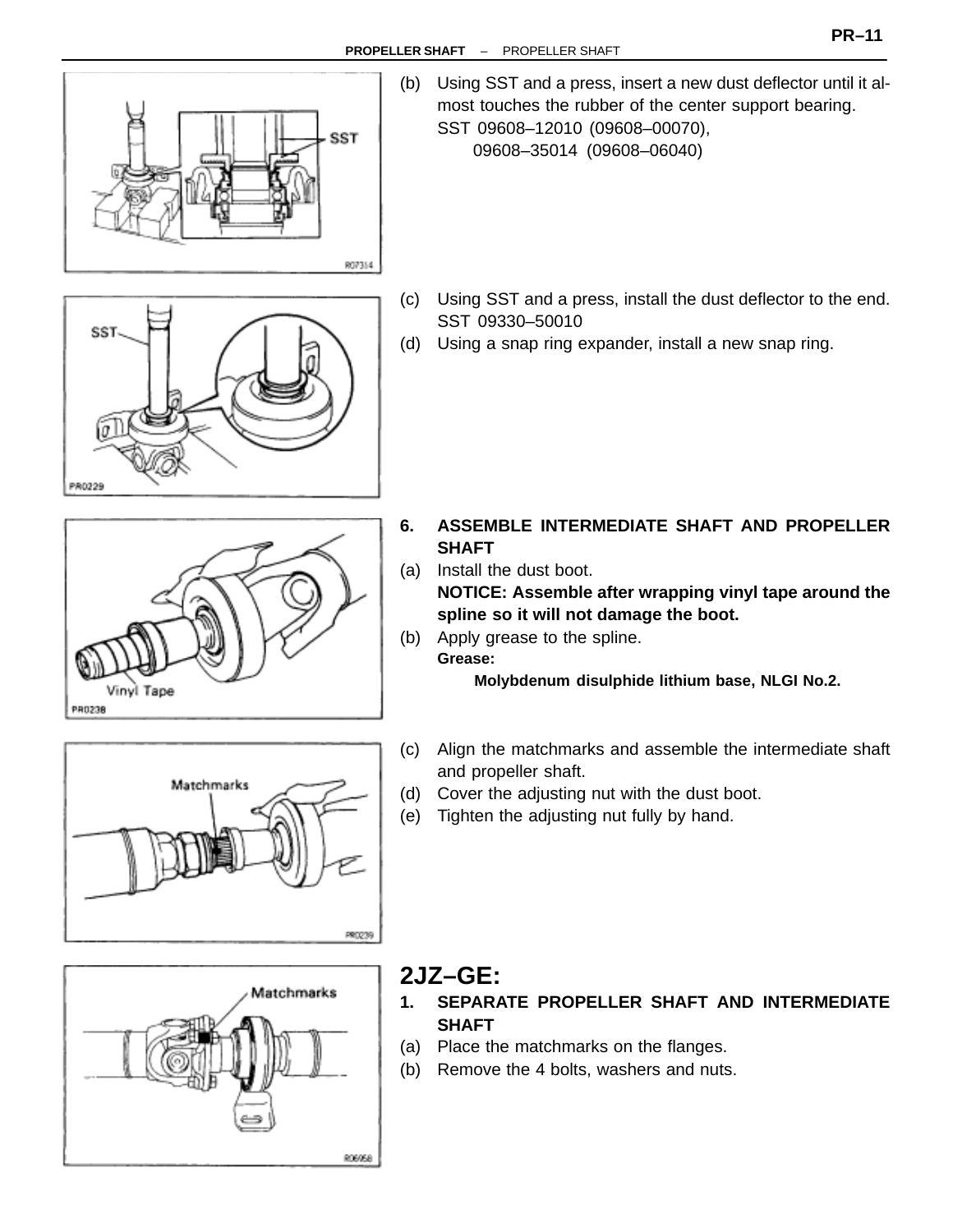

Matchmarks

#### **2. REMOVE CENTER SUPPORT BEARING FROM INTERMEDIATE SHAFT**

- (a) Using a hammer and chisel, loosen the staked part of the nut.
- (b) Using SST to hold the flange, remove the nut. SST 09930–00021
- (c) Remove the 2 washers.
- (d) Place matchmarks on the flange and intermediate shaft.
- (e) Using a brass bar and hammer, remove the flange, 2 washers and center support bearing from the intermediate shaft.



#### **3. INSPECT RUNOUT OF INTERMEDIATE SHAFT AND PROPELLER SHAFT Maximum runout:**

### **0.8 mm (0.031 in.)**

If the runout is greater than the maximum, replace the propeller shaft assembly.



#### **4. INSPECT SPIDER BEARING**

- Check if the spider bearing rotates smoothly.
- Check if there is any play in the spider bearing.

If necessary, replace the propeller shaft assembly.



**5. INSTALL CENTER SUPPORT BEARING ON INTERMEDIATE SHAFT**

HINT: Install the center support bearing in the direction, as shown and install the 2 washers.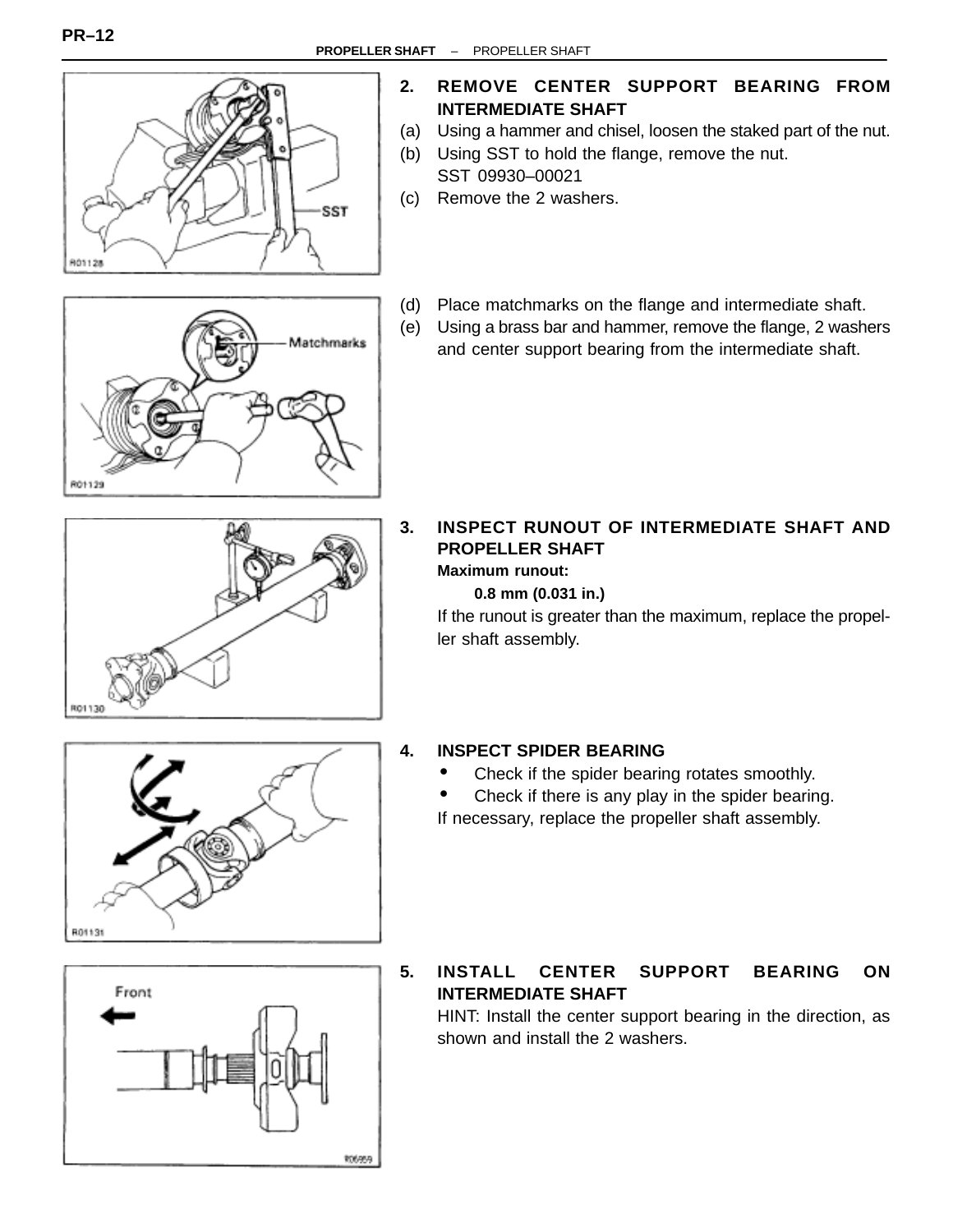<span id="page-13-0"></span>









#### **6. INSTALL FLANGE ON INTERMEDIATE SHAFT**

- (a) Coat the spline of the intermediate shaft with MP grease.
- (b) Place the flange on the shaft and align the matchmarks. HINT: If replacing either the center flange or intermediate shaft, reassemble them so that the front yoke of the intermediate shaft and the rear yoke of the propeller shaft are facing in the same direction.
- (c) Install the 2 washers.
- (d) Using SST to hold the flange, press the bearing into position by tightening down a new nut.

SST 09330–00021

**Torque: 181 N**⋅**m (1,850 kgf**⋅**cm, 134 ft**⋅**lbf)**

- (e) Loosen the nut.
- (f) Torque the nut again. **Torque: 69 N**⋅**m (700 kgf**⋅**cm, 51 ft**⋅**lbf)**
- (g) Using a hammer and punch, stake the shaft.

#### **7. INSTALL PROPELLER SHAFT**

(a) Align the matchmarks on the flanges and connect the flanges with 4 bolts, washers and nuts. HINT: If replacing either the center flange or intermediate

shaft, reassemble them so that the front yoke of the intermediate shaft and the rear yoke of the propeller shaft are facing in the same direction.

(b) Torque the 4 bolts and nuts. **Torque: 74 N**⋅**m (750 kgf**⋅**cm, 54 ft**⋅**lbf)**

## **PROPELLER SHAFT INSTALLATION**

- **1. INSTALL PROPELLER SHAFT**
- (a) Apply grease to the flexible coupling centering bushings. **Grease:**

**Molybdenum disulphide lithium base, NLGI No. 1 or No. 2.**

#### **2JZ–GTE:**

- (a) Align the matchmarks on the flanges and connect the flanges with the 4 nuts and washers.
- (b) Torque the 4 nuts. **Torque: 56 N**⋅**m (570 kgf**⋅**cm, 41 ft**⋅**lbf)**
- (c) Insert the propeller shaft from the vehicle's rear and connect the transmission and differential.

**NOTICE: Support the center support bearing by hand so that the transmission and intermediate shaft, and propeller shaft and differential, remain in a straight line.**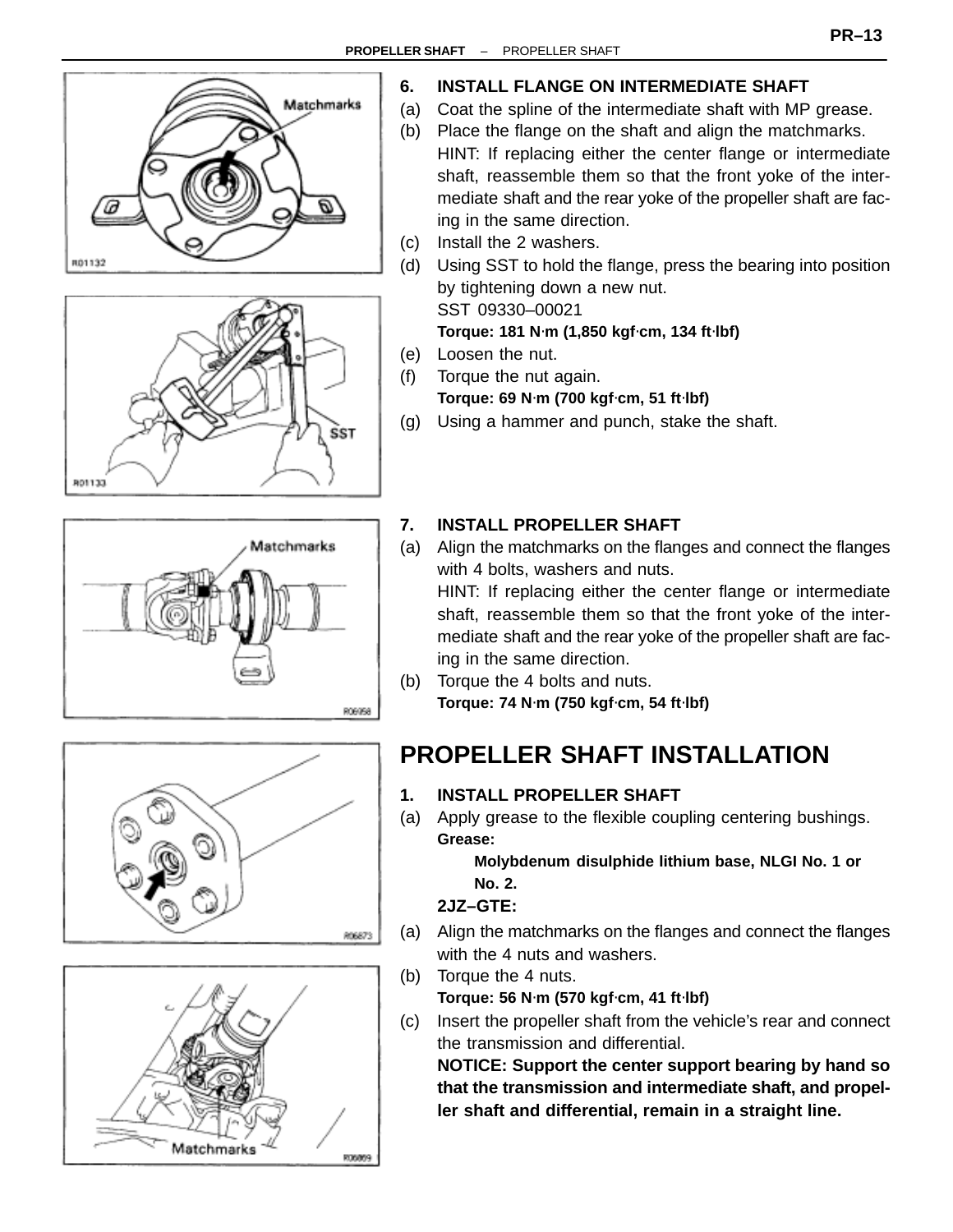



(d) Temporarily install the center support bearing set bolts with the adjusting washers.

HINT: Use the adjusting washers which were removed.

(e) Align the matchmarks and install the propeller shaft on the differential with the 3 bolts, washers and nuts.

**NOTICE: Bolts should be inserted from the propeller shaft side.**

**Torque: 79 N**⋅**m (805 kgf**⋅**cm, 58 ft**⋅**lbf)**

#### **If using a new propeller shaft w/ Phasemarks:**

Install the propeller shaft phasemarks and differential phasemarks so that their respective alignment phasemarks match. If the propeller shaft phasemarks and differential phasemarks do not align, install the propeller shaft and differential alignment phasemarks as close together as possible. **w/o Phasemarks:**

Install the propeller shaft.

(See page [PR–13\)](#page-13-0)





- (f) Torque the 2 center support bearing set bolts. **Torque: 49 N**⋅**m (500 kgf**⋅**cm, 36 ft**⋅**lbf)** HINT: Adjust the center support bearing to keep the dimension, as shown with the vehicle in the unladen condition. Under the same condition, check if the center line of the center support bearing is at right angles to the shaft axial direction.
- (g) Using SST, torque the adjusting nut. SST 09922–10010 **Torque: 50 N**⋅**m (515 kgf**⋅**cm, 37 ft**⋅**lbf)** HINT: Use torque wrench with a fulcrum length of 34.5 cm (13.6 in.)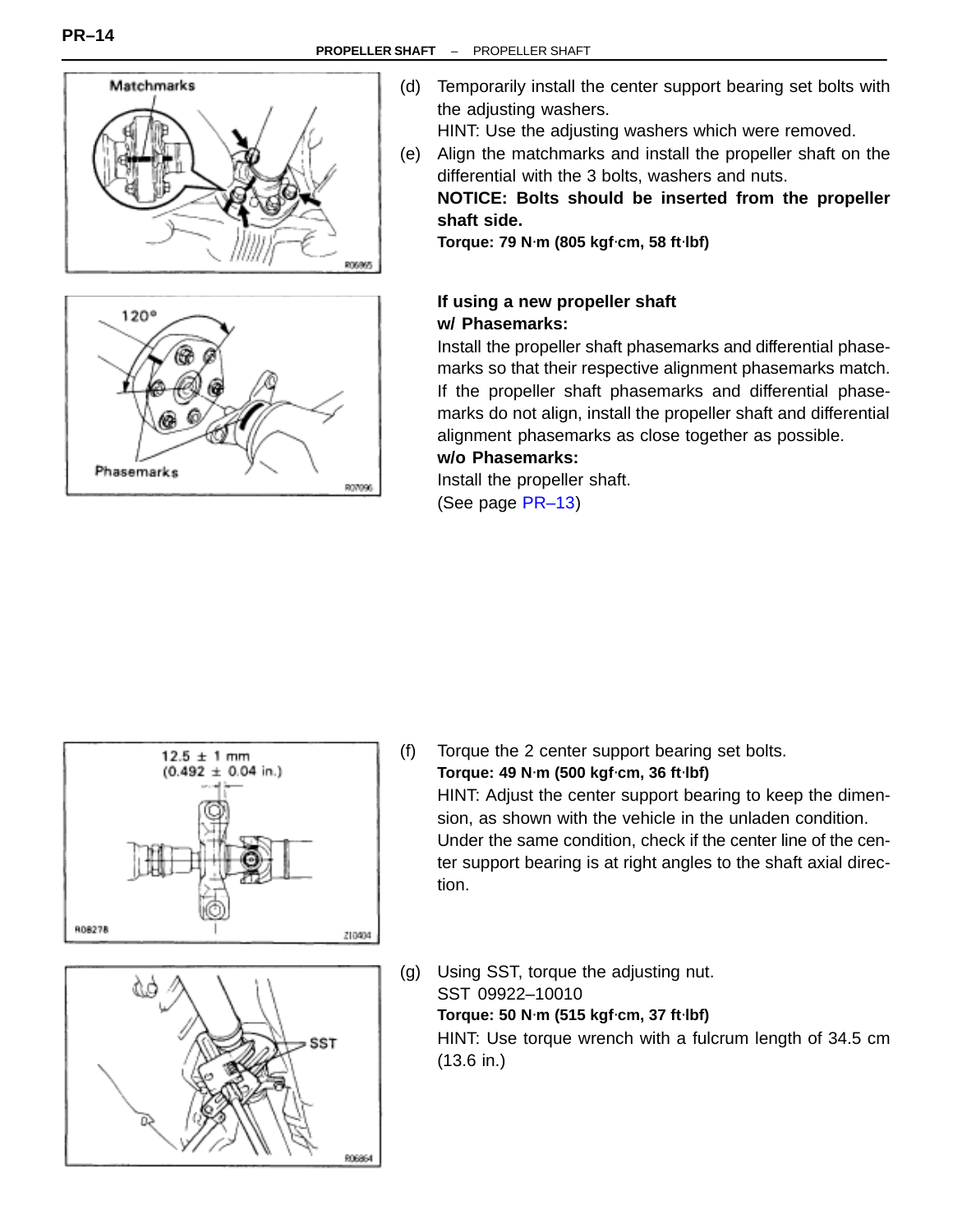





## **2JZ–GE:**

- (a) Remove SST.
- (b) Insert the propeller shaft to the transmission.
- (c) Insert the propeller shaft from the vehicle's rear and connect the transmission and differential.

**NOTICE: Support the center support bearing by hand so that the transmission and intermediate shaft, and propeller shaft and differential, remain in a straight line.**

(d) Temporarily install the center support bearing set bolts with the adjusting washers.

HINT: Use the adjusting washers which were removed.

(e) Align the matchmarks and install the propeller shaft on the differential with the 3 bolts, washers and nuts.

**NOTICE: Bolts should be inserted from the propeller shaft side.**

**Torque: 79 N**⋅**m (805 kgf**⋅**cm, 58 ft**⋅**lbf)**

#### **If using a new propeller shaft w/ Phasemarks:**

Install the propeller shaft phasemarks and differential phasemarks so that their respective alignment phasemarks match. If the propeller shaft phasemarks and differential phasemarks do not align, install the propeller shaft and differential alignment phasemarks as close together as possible.

#### **w/o Phasemarks:**

Install the propeller shaft. (See page [PR–13\)](#page-13-0)



(f) Torque the 2 center support bearing set bolts. **Torque: 49 N**⋅**m (500 kgf**⋅**cm, 36 ft**⋅**lbf)** HINT: Adjust the center support bearing to keep the dimension, as shown with the vehicle in the unladen condition. Under the same condition, check if the center line of the center support bearing is at right angles to the shaft axial direction.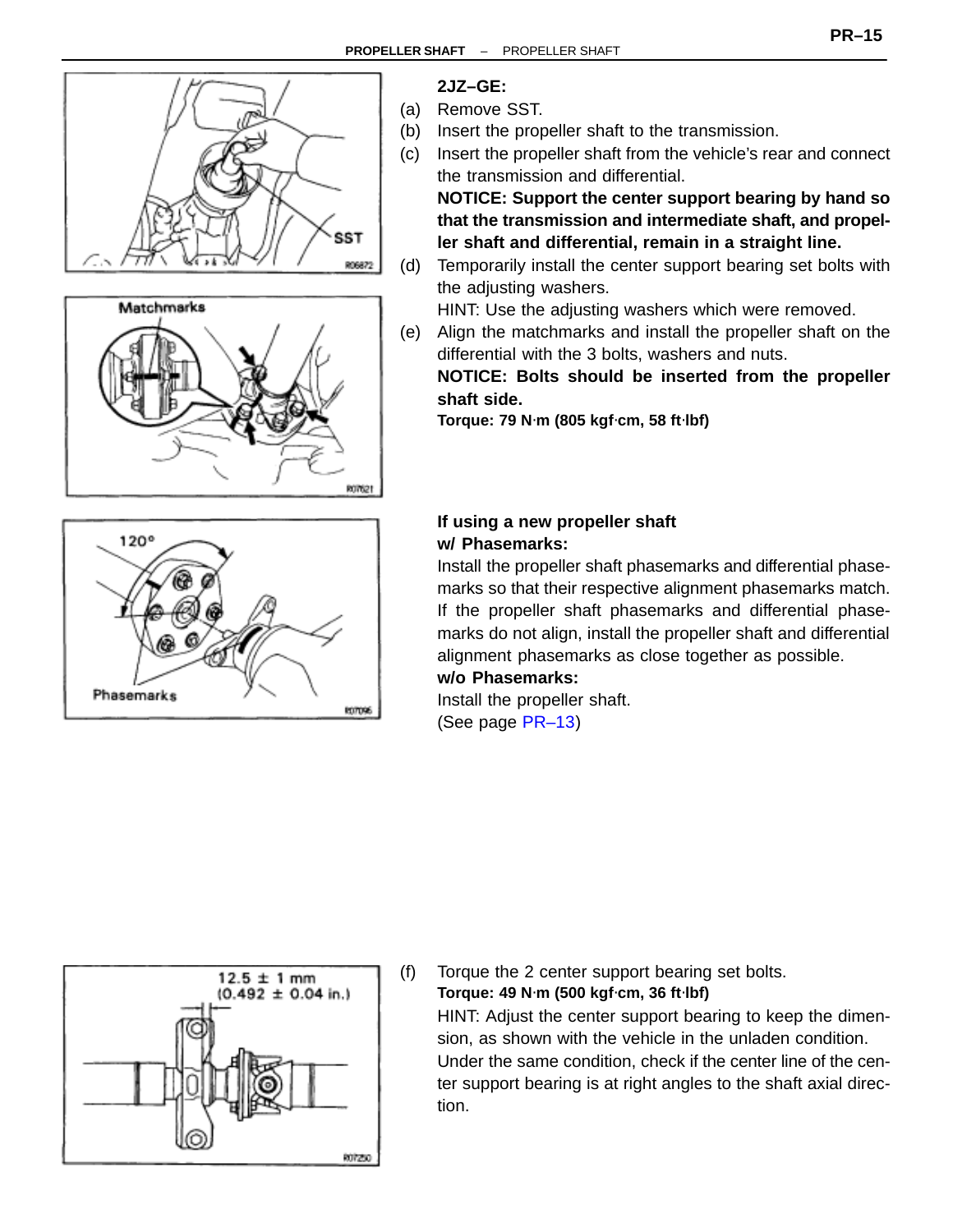#### **2. INSPECT PROPELLER SHAFT JOINT ANGLE**

#### **(See page** [PR–17](#page-17-0)**)**

**NOTICE: The joint angle should be checked when the propeller shaft is removed and installed.**

**3. INSTALL CROSSMEMBER BRACE**

Normal Roof:

Install the center floor crossmember brace and torque the 4 bolts.

**Torque: 13 N**⋅**m (130 kgf**⋅**cm, 8 ft**⋅**lbf)**

Sport Roof:

Install the center floor crossmember brace and torque the 6 bolts.

**Torque: 13 N**⋅**m (130 kgf**⋅**cm, 8 ft**⋅**lbf)**

**4. INSTALL HEAT INSULATOR** Install the heat insulator and torque the 4 nuts.

**Torque: 5.4 N**⋅**m (55 kgf**⋅**cm, 48 in.**⋅**lbf)**

#### **5. INSTALL EXHAUST PIPE**

- (a) Install a new gasket.
- (b) Insert the exhaust pipe.
- (c) Install the exhaust pipe to the 2 exhaust pipe support rings.
- (d) Install the exhaust pipe to the 2 exhaust pipe support O–rings.
- (e) Temporary install the pipe support bracket to the transmission with 2 bolts.
- (f) Install the exhaust pipe with the 2 bolts and new 2 nuts. **Torque: 58 N**⋅**m (590 kgf**⋅**cm, 43 ft**⋅**lbf)**
- (g) Torque the 2 bolts. **Torque: 37 N**⋅**m (380 kgf**⋅**cm, 27 ft**⋅**lbf)**

#### **6. INSTALL OXYGEN SENSOR**

- (a) Install the oxygen sensor with heat insulator. **NOTICE: After installing the oxygen sensor, check that the wire is not twisted.**
- (b) Torque the 2 nuts. **Torque: 44 N**⋅**m (450 kgf**⋅**cm, 34 ft**⋅**lbf)**

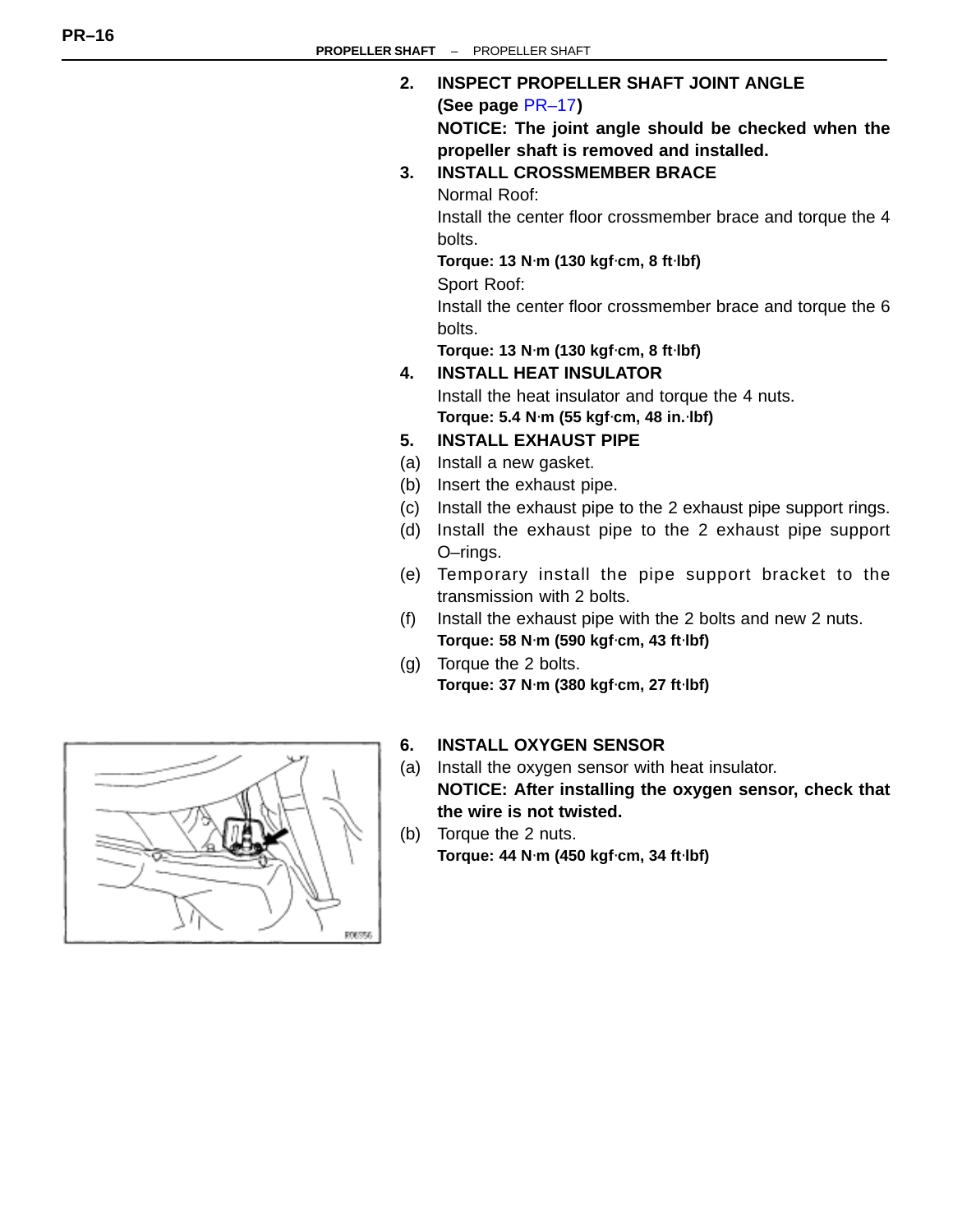## **JOINT ANGLE INSPECTION AND ADJUSTMENT**

**NOTICE: When doing operations which involve the removal and installation of the propeller shaft, always check the joint. Make adjustments if necessary.**

- <span id="page-17-0"></span>RO6878
- **1. STABILIZE PROPELLER SHAFT AND DIFFERENTIAL**
- (a) Turn the propeller shaft several times by hand to stabilize the center support bearing and flexible couplings.

(b) Using a jack, raise and lower the differential to stabilize the differential mounting cushion.

806880

PO6879

**2. CHECK JOINT ANGLE OF NO.2 JOINT AND NO.3 JOINT**

(a) Using SST, measure the installation angle of the intermediate shaft and propeller shaft. SST 09370–50010 HINT: The SST should be directly underneath the tube.

(b) Using SST, measure the installation angle of the differential. SST 09370–50010 HINT: Measure the installation angle by placing the SST in the position, as shown in the illustration.



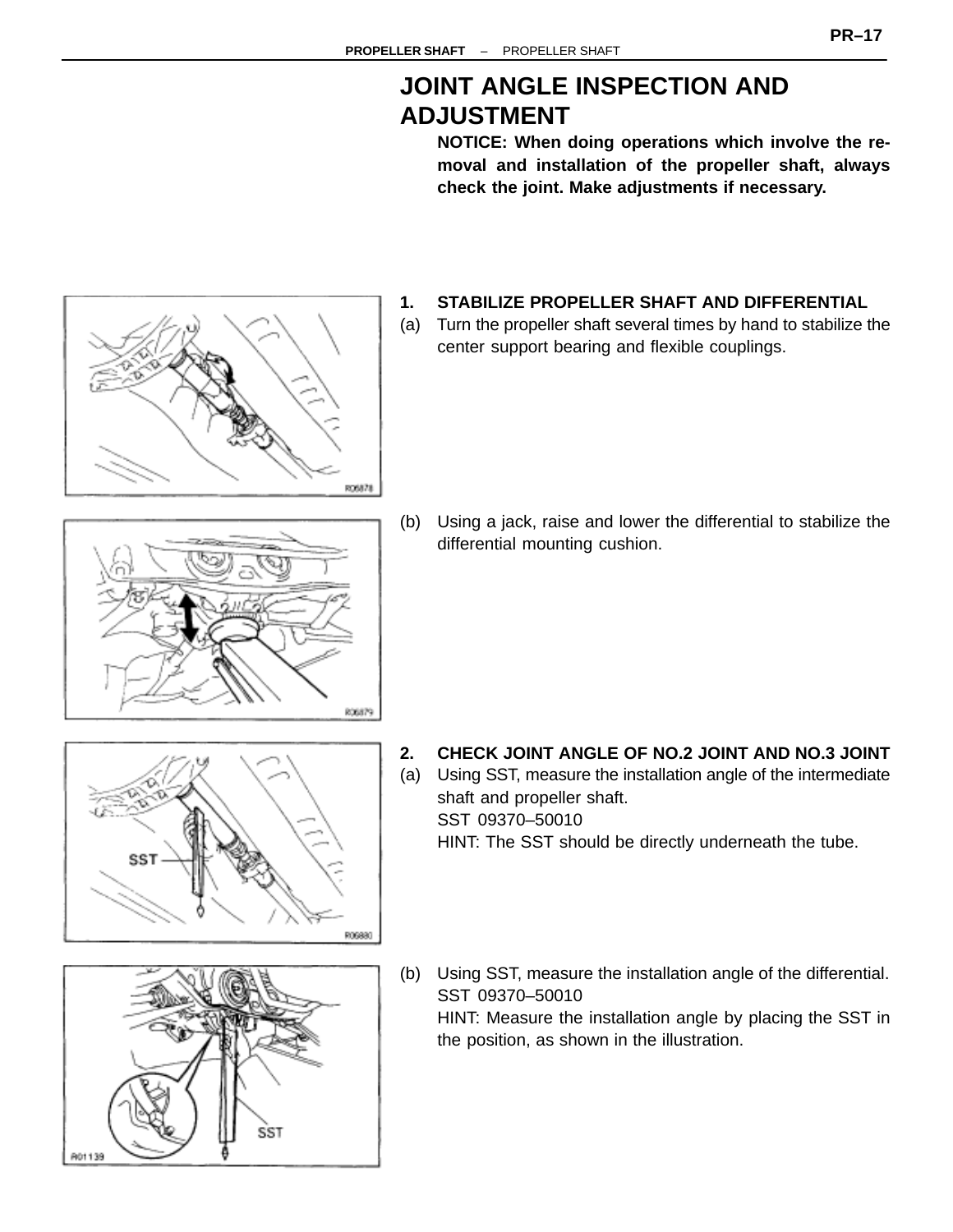- (c) Calculate the No.2 joint angle.
	- **No.2 joint angle:**
		- $A B = -1°09' \pm 36'$
		- **A: Intermediate shaft installation angle**
		- **B: Propeller shaft installation angle**
- (d) Calculate the No.3 joint angle.
	- **No.3 joint angle:**
		- $B C = 44' \pm 36'$
		- **B: Propeller shaft installation angle**
		- **C: Differential installation angle**



If the measured angle is not within the specification, adjust it with the center support bearing adjusting washer, differential mount upper stopper and adjusting shim.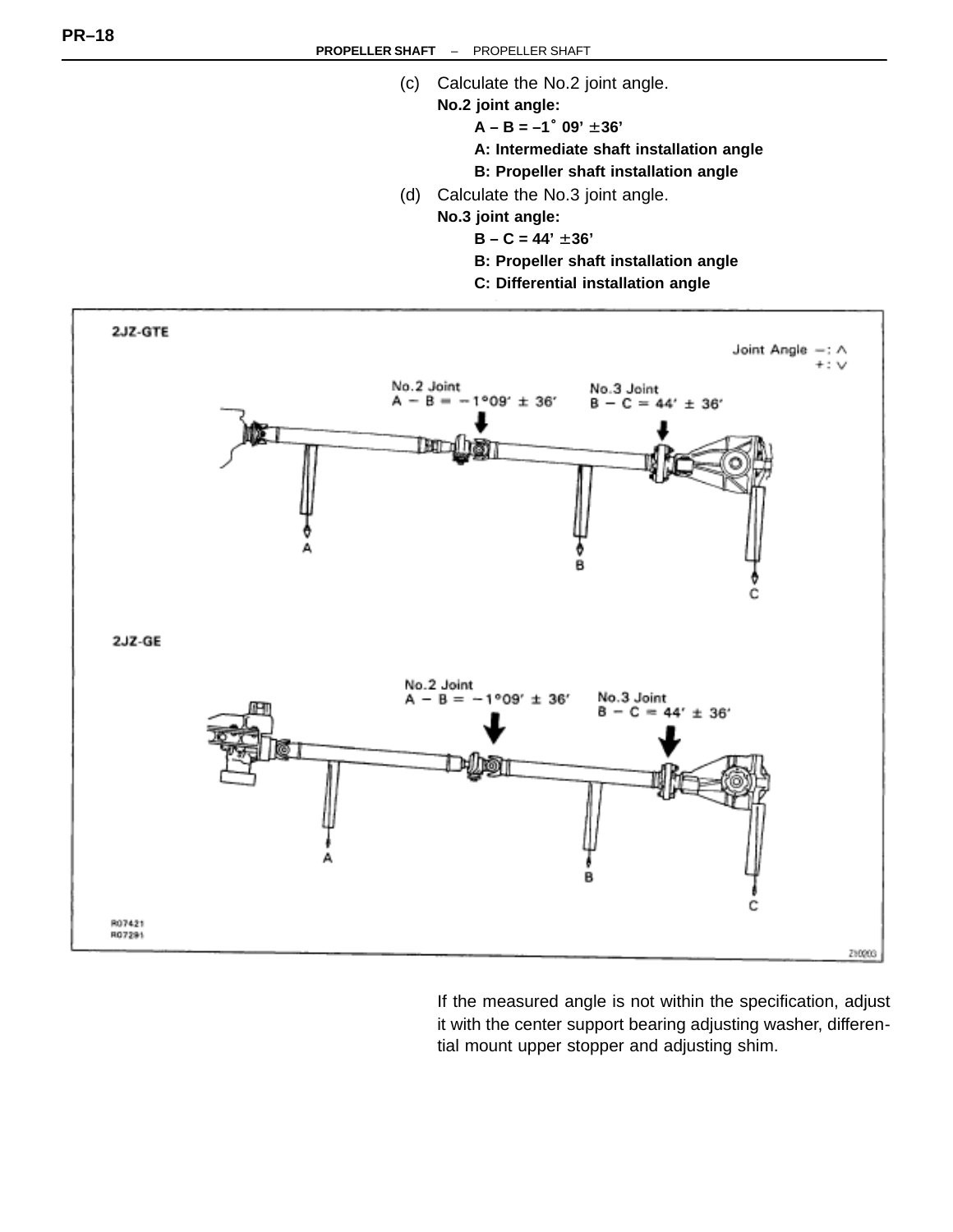|                           |                     | Thickness<br>$mm$ (in.)                              | <b>Remarks</b>                                                                                                                                                |
|---------------------------|---------------------|------------------------------------------------------|---------------------------------------------------------------------------------------------------------------------------------------------------------------|
| Center support<br>bearing | Adjusting<br>washer | 2.0(0.079)<br>4.0(0.157)<br>6.0(0.236)<br>8.5(0.335) | • Left and right washers should be the same<br>thickness.<br>• 2 washers should not be assembled together.<br>• Some vehicles are not assembled with washers. |
| <b>Differential</b>       | Adjusting           | 1.0(0.039)<br>1.6(0.063)<br>2.0(0.079)               | • Left and right washers should be the same thickness<br>• This slim is installed on top of the mount upper stopper.<br>and is used for adjustment.           |

# **ADJUSTMENT CHART**

#### **HOW TO READ THIS CHART**

Take measurements, then calculate the No.2 and No 3 joint angle.

Mark the calculated values on the chart and read the coordinates.

Replace the adjusting washer, shim and mount upper stopper in accordance with the coordinates read and adjust the joint angles.





#### **Example**

**Measurements (Installation angle):** ripie<br>**Iurements (Installation ai**<br>Intermediate shaft 1˚ 50' **Propeller shaft 2**° **14' Differential 2**° **15'**

**Joint angle:**

**NO.2 1**° **50' – 2**° **14' = –24' NO.3 2**° **14' – 2**° **15' = –1'**

**Adjustment:**

**Center support bearing**

**Standard parts 4 mm – 2 mm = 2 mm**

**Use adjusting washers which are 2 mm (0.079 in.) thicker.**

**Differential**

**Use adjusting shims which are 1.6 mm (0.063 in.) thicker.**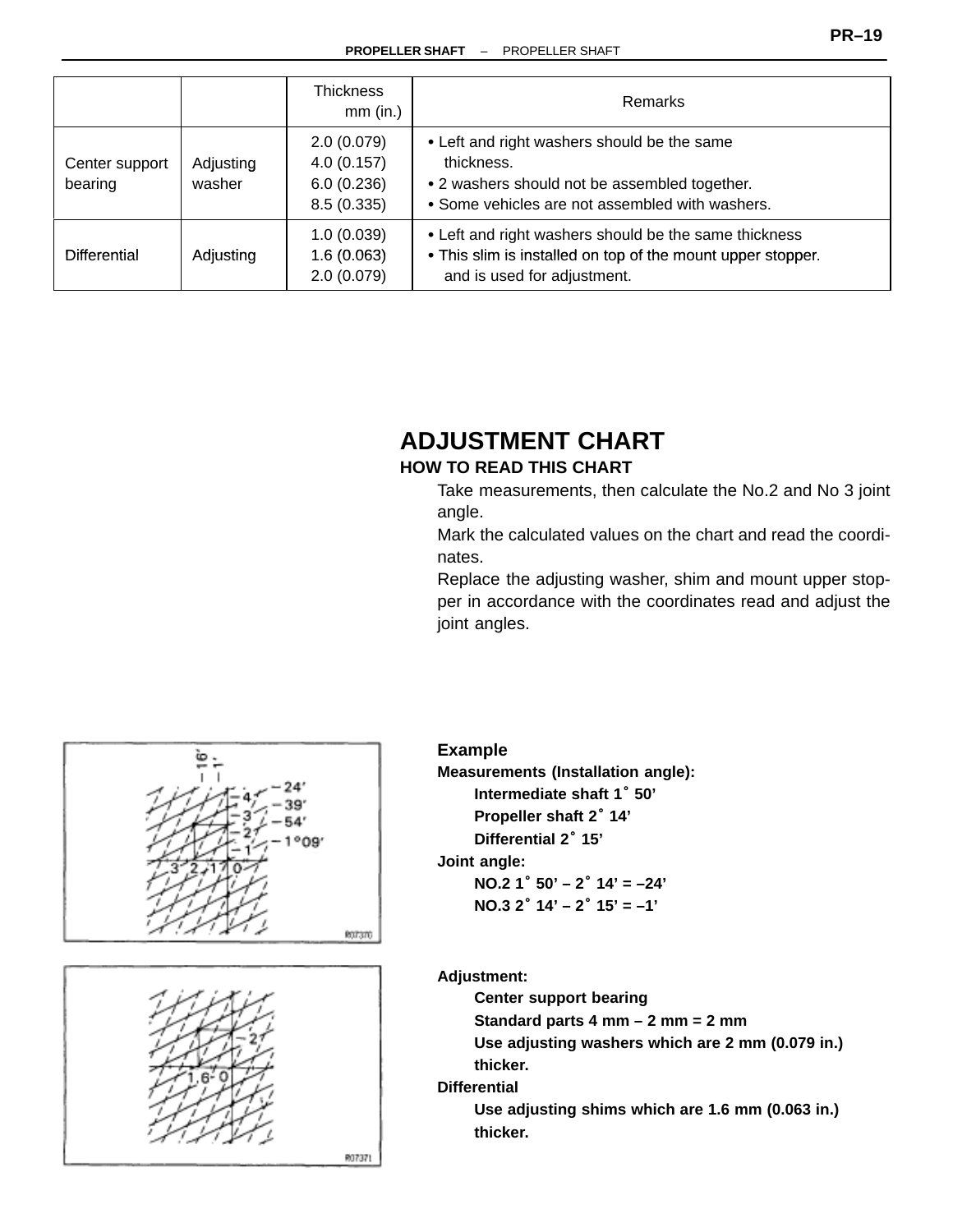



#### HINT:

- Maintain the same thickness for the adjusting washers and adjusting shims on both the left and right sides.
- If a washer, stopper and shim of the exact thickness are not available, use the parts which are nearest in thickness.

#### **NOTICE: Check the joint angle once again after making the adjustment.**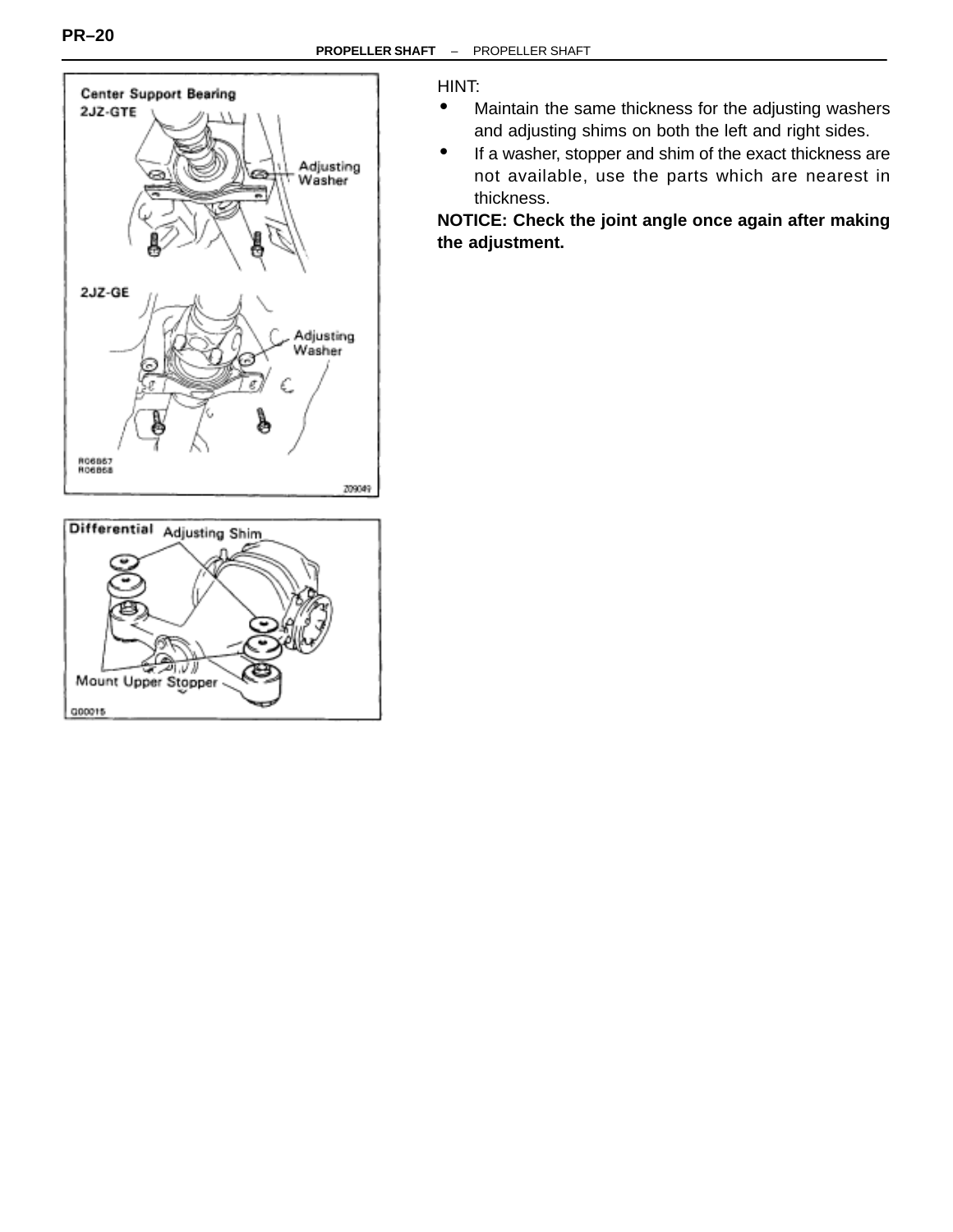